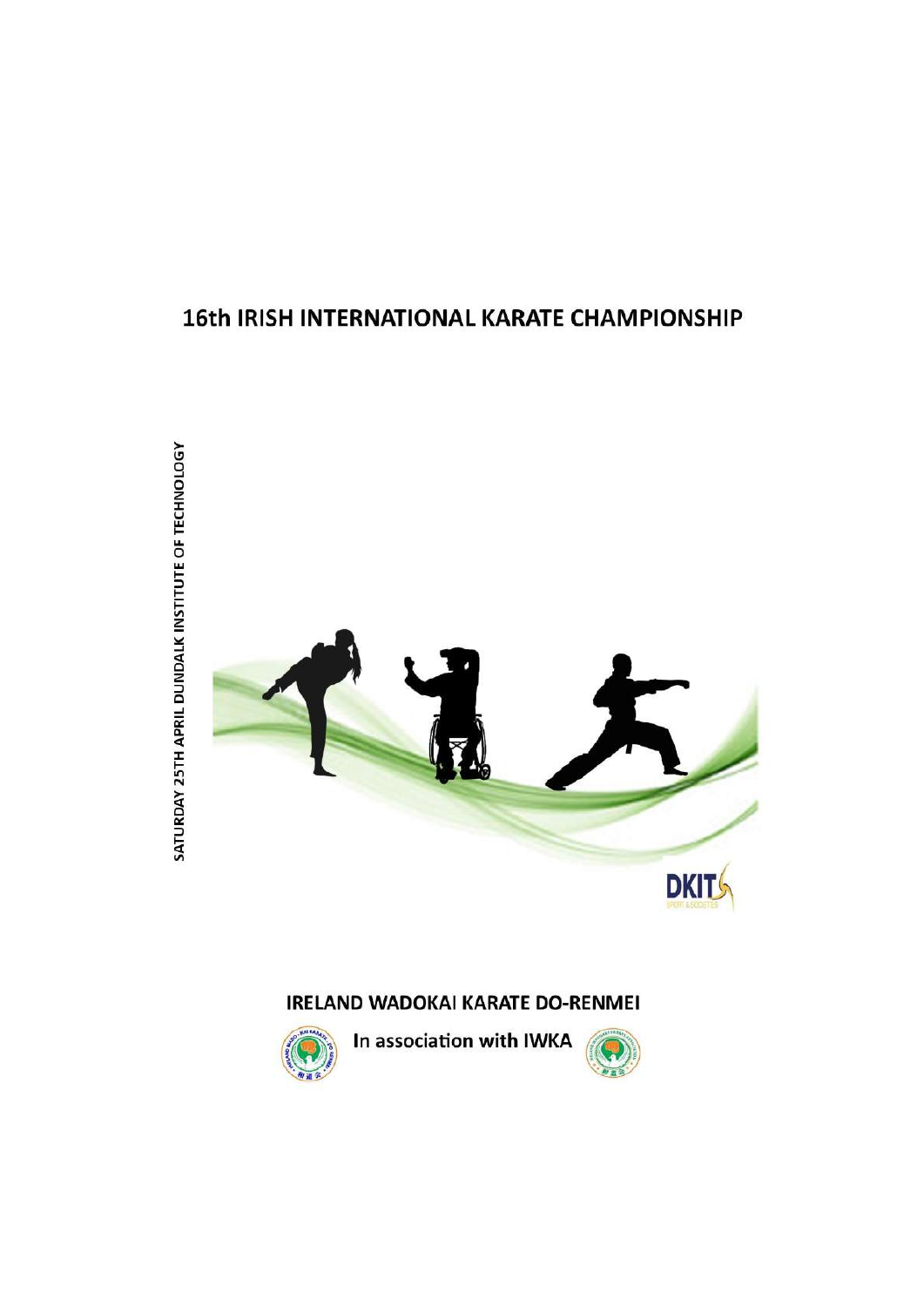**Individual Kata Events Individual Kata Events Female Male** 

| K1             | U8               | K9  | U <sub>8</sub> |
|----------------|------------------|-----|----------------|
|                |                  |     |                |
| K <sub>2</sub> | U10              | K10 | U10            |
|                |                  |     |                |
| K <sub>3</sub> | U12              | K11 | U12            |
|                |                  |     |                |
| K4             | U14              | K12 | U14            |
|                |                  |     |                |
| K5             | Cadet (U16)      | K13 | Cadet (U16)    |
|                |                  |     |                |
|                | K6 Junior (U18)  | K14 | Junior (U18)   |
|                |                  |     |                |
| K7             | Senior (+18)     | K15 | Senior (18+)   |
|                |                  |     |                |
|                | K8 Veteran (35+) | K16 | Veteran (35+)  |
|                |                  |     |                |

# **Mixed Team Kata Events Inclusive Kata Events**

| U14 Team Kata All Grades               | K17 Inclusive kata u 14 |
|----------------------------------------|-------------------------|
|                                        |                         |
| <b>Cadet &amp; Senior</b><br>Team Kata | K18 Inclusive Kata +14  |

**NEW!**

# **Novice Kata - Heian/Pinan kata only**

**Female Male**

| N1 U14        | N <sub>4</sub> | U14          |
|---------------|----------------|--------------|
|               |                |              |
| N2 U18 (14-17 | N <sub>5</sub> | $U18(14-17)$ |
|               |                |              |
| N3 18+        | N <sub>6</sub> | $+18$        |

# **Notes for Individual Kata Events:**

•

- Competitors are ONLY allowed to compete in their own age group
- Competitors in U8 and U10 categories need only ONE kata
- Competitors in NOVICE categories may only perform Pinan/Heian kata.
- Competitors in U12 and U14 categories may alternate between 2 katas
- Inclusive -14 need only 1 kata
- Inclusive +14 may alternate between 2 katas
- U14 team require 1 kata, no Bunkai
- +14 teams may alternate between 2 katas, no Bunkai
- All other categories are WKF rules
- 1 young person may step up to +14 teams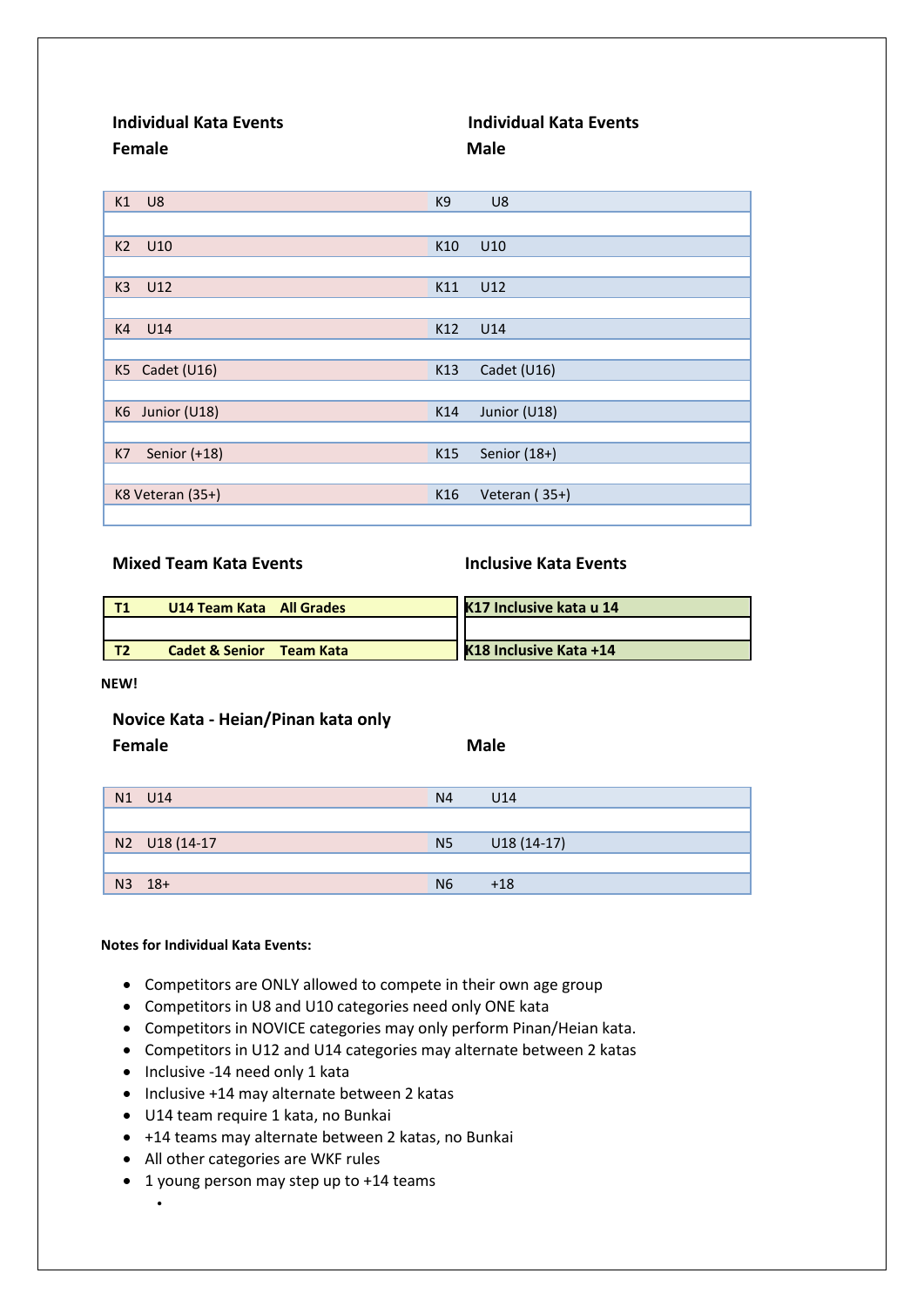| <b>Individual Kumite Events</b><br><b>Girls</b> |        |        | <b>Individual Kumite Events</b><br><b>Boys</b> |        |             |  |
|-------------------------------------------------|--------|--------|------------------------------------------------|--------|-------------|--|
|                                                 |        |        |                                                |        | <b>Heig</b> |  |
| <b>Girls Kumite</b>                             | Grades | Height | <b>Boys Kumite</b>                             | Grades | ht          |  |
|                                                 |        |        |                                                |        |             |  |
| F <sub>1</sub><br>U8                            |        |        | U8<br>M <sub>1</sub>                           |        |             |  |
|                                                 |        |        |                                                |        |             |  |
| F2 U10                                          |        |        | M <sub>2</sub><br>U10                          |        |             |  |
|                                                 |        |        |                                                |        |             |  |
| F <sub>3</sub><br><b>U12-32KG</b>               |        |        | M <sub>3</sub><br>U12-34KG                     |        |             |  |
|                                                 |        |        |                                                |        |             |  |
| U12+32KG<br>F4                                  |        |        | U12+34KG<br>M4                                 |        |             |  |
|                                                 |        |        |                                                |        |             |  |
| <b>U14-42KG</b><br>F <sub>5</sub>               |        |        | M <sub>5</sub><br>U14 -42KG                    |        |             |  |
|                                                 |        |        |                                                |        |             |  |
| U14 +42KG<br>F <sub>6</sub>                     |        |        | $U14 + 44KG$<br>M <sub>6</sub>                 |        |             |  |
|                                                 |        |        |                                                |        |             |  |

| <b>Individual Kumite Events</b>        |               |        | <b>Individual Kumite Events</b>            |               |        |  |
|----------------------------------------|---------------|--------|--------------------------------------------|---------------|--------|--|
| Female Cadets, Junior, Senior, Veteran |               |        | <b>Male Cadets, Junior, Senior Veteran</b> |               |        |  |
| <b>Female Kumite</b>                   | <b>Grades</b> | Weight | <b>Male Kumite</b>                         | <b>Grades</b> | Weight |  |
|                                        |               |        |                                            |               |        |  |
| Cadet -47kg<br>F7                      |               |        |                                            |               |        |  |
| Cadet -54kg<br>F8                      |               |        | <b>M8 Cadet - 57</b>                       |               |        |  |
| Cadet +54kg<br>F9                      |               |        | <b>M9 Cadet - 63</b>                       |               |        |  |
|                                        |               |        | <b>M10 Cadet - 70</b>                      |               |        |  |
|                                        |               |        | M11 Cadet +70                              |               |        |  |
|                                        |               |        |                                            |               |        |  |
| F11 Junior -53                         |               |        | <b>M13 Junior - 61</b>                     |               |        |  |
| F12 Junior -59                         |               |        | <b>M14 Junior - 68</b>                     |               |        |  |
| F13 Junior +59                         |               |        | <b>M15 Junior - 76</b>                     |               |        |  |
|                                        |               |        | <b>M16 Junior + 76</b>                     |               |        |  |
|                                        |               |        |                                            |               |        |  |
| F15 Senior -55                         |               |        | M18 Senior -67                             |               |        |  |
| F16 Senior -61                         |               |        | M19 Senior -75                             |               |        |  |
| F17 Senior -68                         |               |        | <b>M20 Senor</b><br>-84                    |               |        |  |
| F18 Senior +68                         |               |        | M21 Senior +84                             |               |        |  |
|                                        |               |        |                                            |               |        |  |
| F19 Veteran (+35) Open                 |               |        | M22 Senior (+35) Open                      |               |        |  |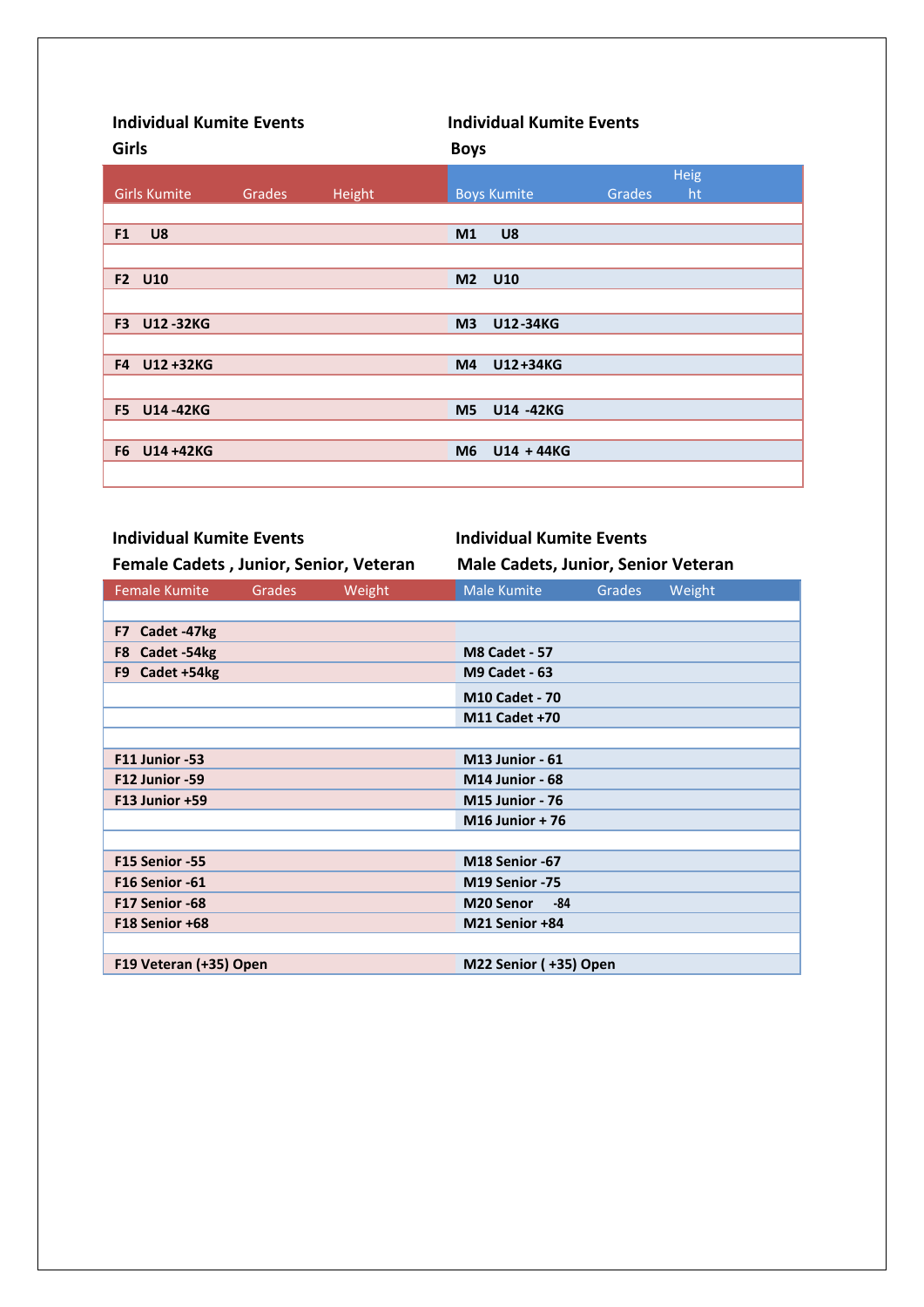# **Venue:**

Dundalk Institute of Technology, Dublin Road, Dundalk, Co. Louth A91 K584, Ireland (Faulkner Building)

# **Accommodation:**

Details available at: **[www.sportdata.org](http://www.sportdata.org/)**

## **Prizes given to:**

- 1st, 2nd and joint 3rd in all kumite individual events
- 1st, 2nd and joint 3rd in all kata individual events
- 1st and  $2^{nd}$  and joint  $3^{rd}$  in all team events

# **Entry Fees:**

Competitors must be pre-entered. The registration is via www.sportdata.org

Closing date for entries **is Wednesday 15th March 2020.**

Entry fees are:

- individual kata €20
- individual kumite €20
- team kata €30

# **Registration:**

Registration 8 am. Events start at 9am.

Competitors entered into wrong categories will be disqualified.

# **Shop:**

Hot and cold food and drinks will be on sale.

#### **Rules:**

W.K.F. rules will apply. We reserves the right to alter the list of events, the rules of this competition and to amalgamate categories without notice.

# **Chief Referee:**

#### **Referees:**

All referees and judges must be qualified and insured.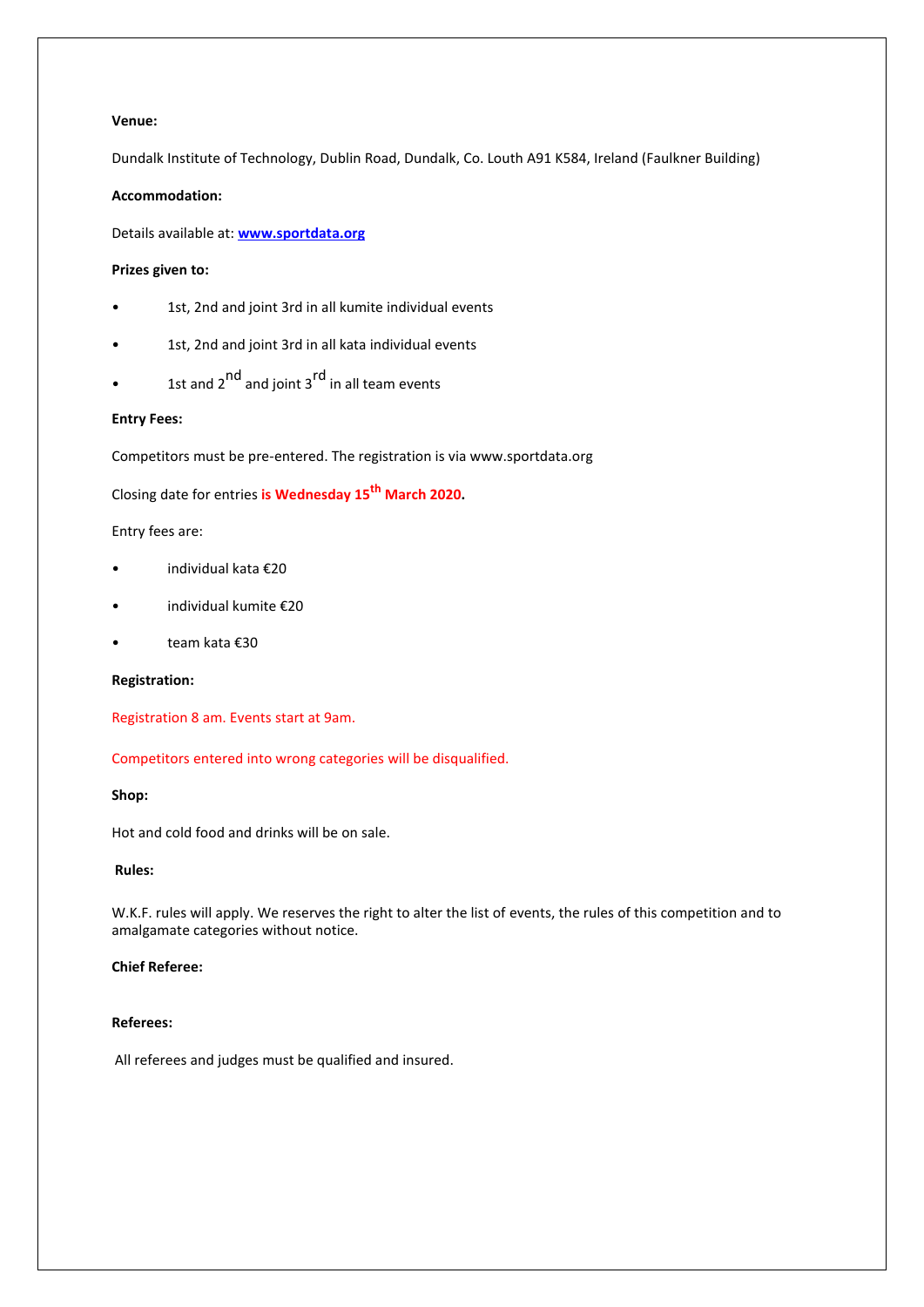## **Belts and Mitts:**

Mouth guards, mitts, shin and foot guards, body protector are compulsory for all competitors, chest guard for female competitors 12+ are compulsory. Shin and foot guards for children under 10 to be worn at discretion of coach.

#### **License & Insurance:**

All competitors must produce a valid karate license and insurance when registering.

## **Contact Details:**

Contact Sensei Tommy Marrett with any queries:

karateireland@gmail.com

+353 876478060

+353 416853195

**IMPORTANT**: By participating in this event all coaches, competitors and guardians agree to the following:

1. Competitors must have their license available for inspection as proof of age and grade.

2. The organisers reserve the right to change, alter or combine categories.

3. It is the responsibility of each competitor to ensure that they have their accident insurance policy on the day. Competing in this tournament is done at the competitor's own risk. The organisers do not accept liability for any injury or loss. By participating in this event all competitors accept this waiver and understand the risks of injury in competing. Competitors hereby release the organisers, its agents and volunteers from any and all liabilities arising out of or connected with any loss, damage, injury or expense suffered or sustained by any competitor as a consequence or in connection with the competitor participating in the competition or any related activity.

4. By participating in this event all participants and guardians agree to allow, without compensation, the unrestricted use of any photographs, films and videotapes at this tournament.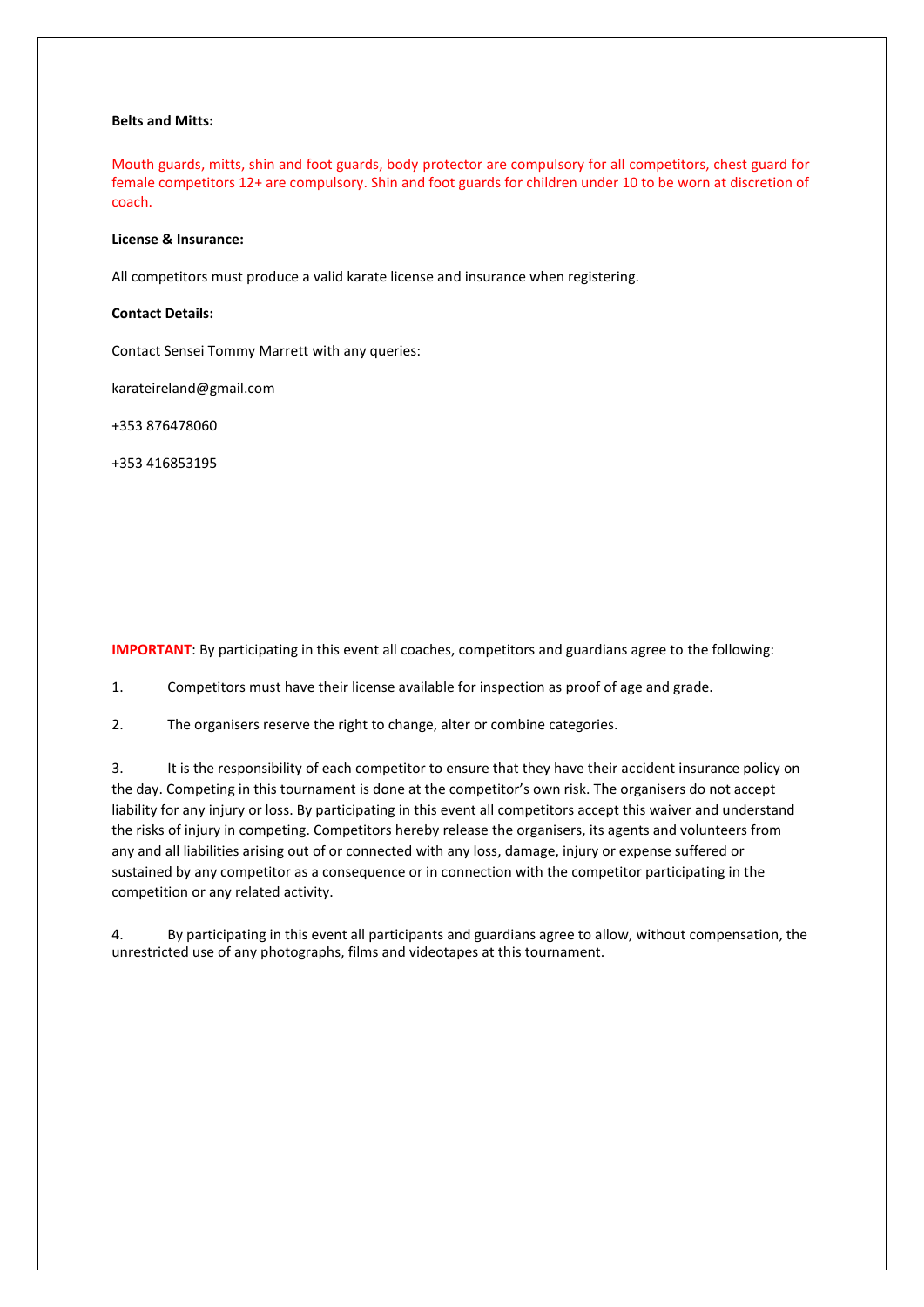## **Transport links to Venue**

Getting to Dundalk Institute of Technology

Buses travel on either daily or weekly schedules from all the main centres in the region. The main Bus Eireann station in Dundalk is approximately a 15 minute walk from the campus. Travelling to Dundalk Institute of Technology by plane, train, car or bus should be easy if you follow the steps in the information found here.

## From The Airport

Taxi

35-40 minute journey of approx 40 miles.

**Car** 

Follow the M1, direction north towards Belfast. Take Exit 16 and follow the signs to Dundalk. Turn left at XEROX junction. DkIT is half a mile along on the right hand side. See here for more details and interactive journey planning.

# **Train Services**

Dundalk is served by the mainline train route between Belfast and Dublin. Trains run daily. Check out schedules on the Irish Rail Website link.<http://www.irishrail.ie/> The Institute is a 25 minute walk from Dundalk's Clarke Train station.

#### **Bus Services**

Buses Travel directly from Dublin Airport to Dundalk. Check out schedules on the Bus Eireann website link. There is also a 100X bus from the airport that stops right outside the college. Timetable <http://www.buseireann.ie/timetables/1425901973-100X.pdf>

There are regular bus services from all the main local and regional centres to Dundalk. The Institute is a 35 minute walk from Bus Eireann's main terminal in Dundalk town centre.

[http://matthews.ie](http://matthews.ie/)

<http://www.royalbreffnitours.com/dundalk>

[http://www.finlaycoaches.com](http://www.finlaycoaches.com/)

[http://www.halpennytravel.com](http://www.halpennytravel.com/)

[http://www.buseireann.ie](http://www.buseireann.ie/)

**Hotels**

**[Crown Plaza Dundalk](https://www.crowneplaza.com/hotels/gb/en/dundalk/dbldd/hoteldetail?fromRedirect=true&qSrt=sBR&qIta=99603195&icdv=99603195&glat=SEAR&qSlH=DBLDD&setPMCookies=true&qSHBrC=CP&qDest=Green%20Park,%20Inner%20Relief%20Road,%20Dundalk,%20County%20Louth,%20IE&dp=true&gclid=CjwKCAiA3uDwBRBFEiwA1VsajHlQEkMmg2oE6hMlggJF2WFAdVyHA40SV-grP0nP_hoRkBBBDYmblxoCGf4QAvD_BwE&cid=41478&srb_u=1)**

**[Carnbeg, Dundalk](https://www.carnbeghotel.ie/)**

**[Fairways Dundalk](https://www.fairwayshotel.ie/?gclid=CjwKCAiA3uDwBRBFEiwA1VsajOVqdZ8wCNUIvp3k5mQx-iwiXr3Box_-llRbNY_Il820xA5y3awDARoCpvkQAvD_BwE)**